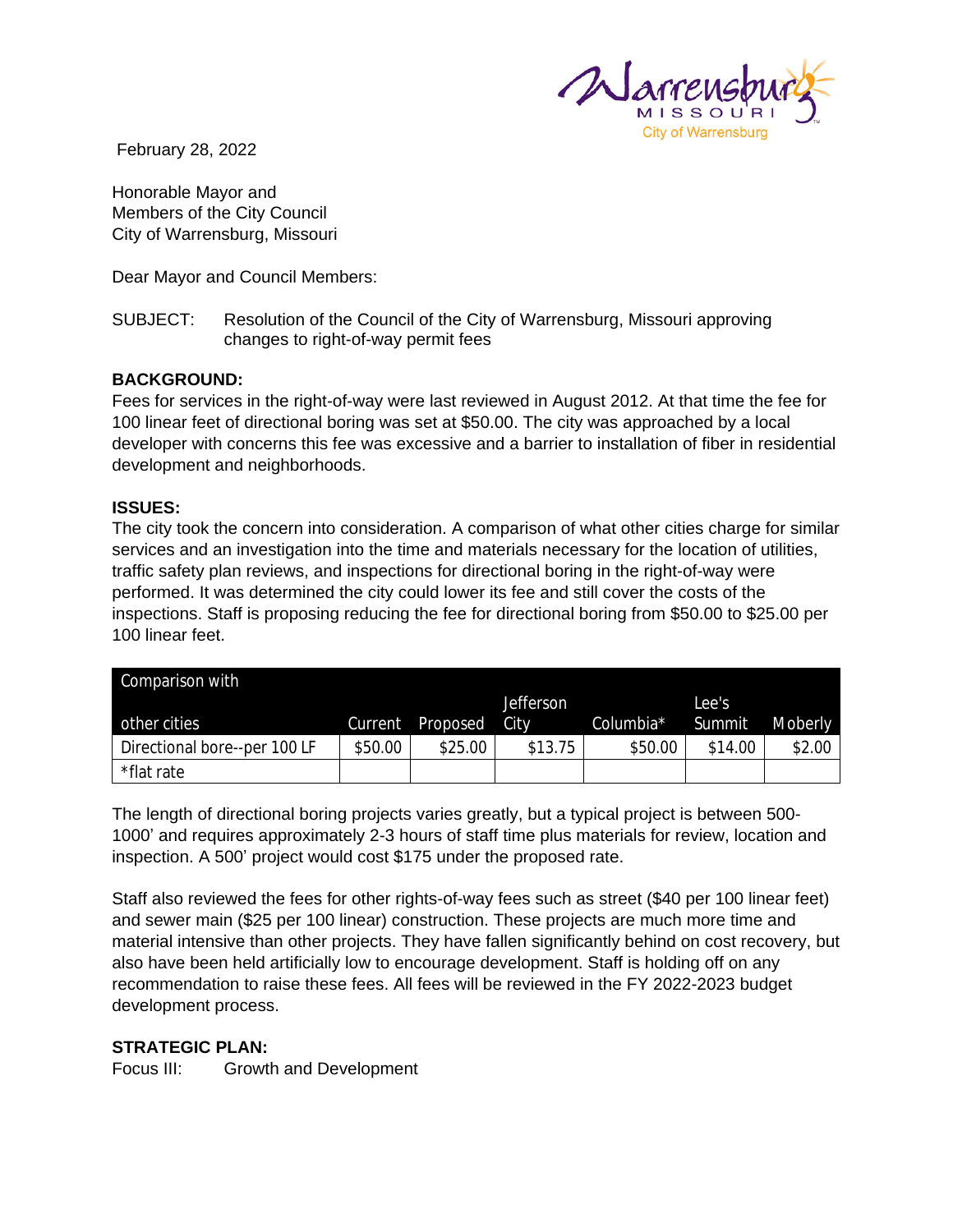## **FISCAL IMPACT:**

It is difficult to estimate revenues generated by rights-of-way fees; however, the impact of reducing this fee is expected to be minimal. Additionally, staff will review other right-of-way fees during the development of FY 2022-2023 budget and will make overall recommendations at that time.

# **RECOMMENDATION:**

Adopt resolution.

Sincerely,

Danielle Dulin City Manager

Attachments: Resolution

BILL NO. \_\_\_\_\_\_\_\_\_\_\_ ORDINANCE NO. \_\_\_\_\_\_\_\_